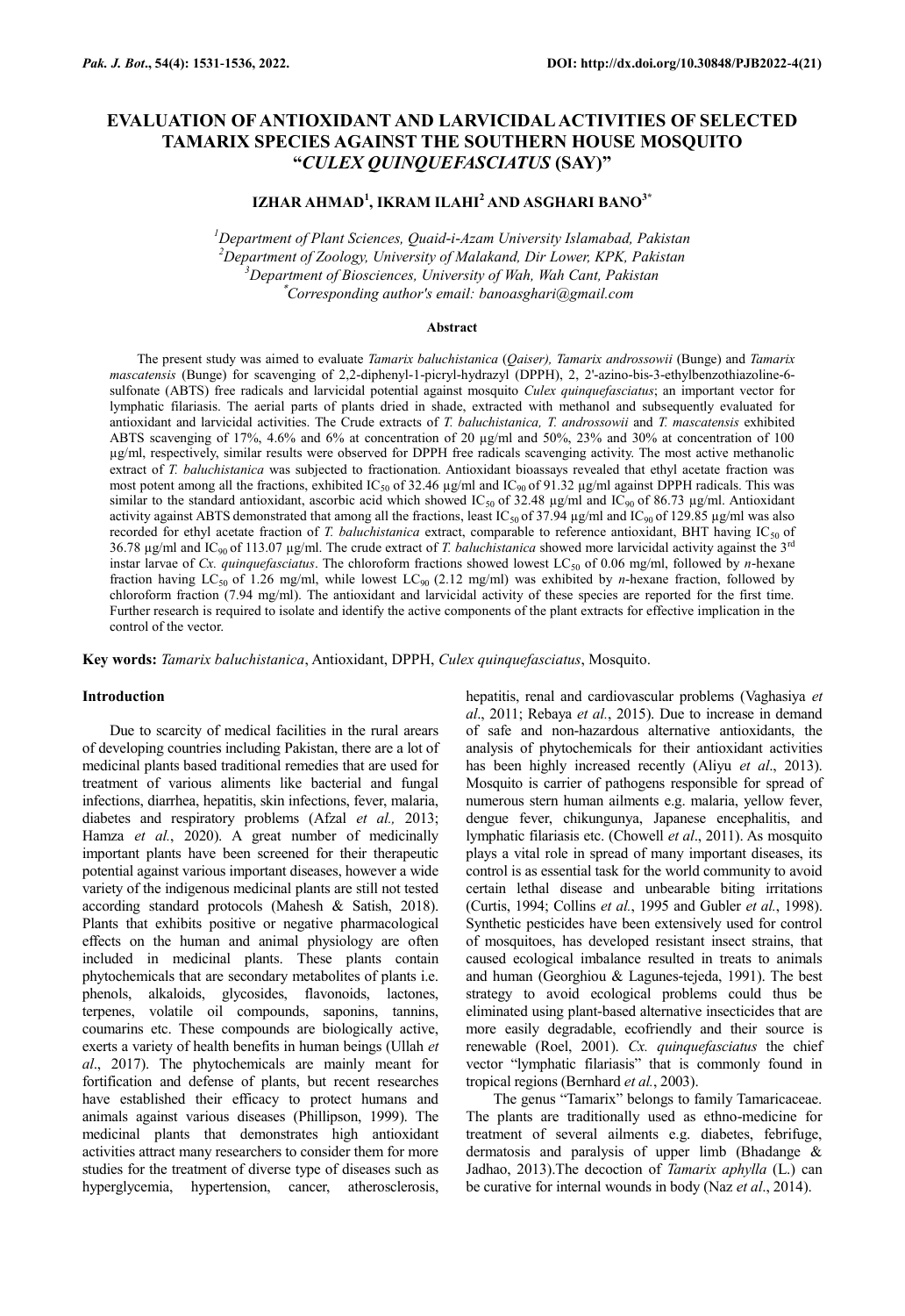exhibited substantial larvae killing of *Ceratitus capitata*. Researchers suggested the antioxidant and larvicidal assessment of *Tamar*i*x* spp. (Saidana *et al*., 2007; Rahuman *et al*., 2008; Koche *et al*., 2010; Soummane *et al*., 2011; Bhadange & Jadhao, 2013; Naz *et al*., 2014). Based on the remarkable larvicidal action of *Tamarix* spp. against further researches are required to evaluate in depth potential insects (Saïdana *et al.*, 2007; Soummane *et al*., 2011).

Due to the ecofriendly nature, cost-effectiveness and specificity in action, the extracts of Tamarix plants can be employed as natural control agent. Literature review reveled that there are no reports on the antioxidant and mosquitocidal action of selected species of genus Tamarix. Therefore, the present research activity was aimed to evaluate the antioxidant and larvicidal potential of methanolic extract of aerial parts of *T. baluchistanica, T. androssowii* and *T. mascatensis* and their subsequent fractions, through activity guided bioassays.

## **Materials and Methods**

**Chemicals:** DPPH (2, 2-diphenyl-1-picryl-hydrazyl), Ascorbic acid (As-A), BHT (butylated hydroxytoluene), ABTS (2,2′-azino-bis-3-ethylbenzothiazoline-6-sulfonate) and sodium carbonate (Na2CO3) were purchased from Sigma Co. (USA). Analytical grade methanol, n-hexane, ethyl acetate, chloroform and butanol used for plant extraction and fractionation were obtained from Merck Co. (Darmstadt, Germany).

**Collection of plant material:** The shoot parts of the three selected plants; *T. baluchistanica, T. androssowii* and *T. mascatensis* were collected each at their flowering stage form Ziarat Balochistan (2554.2 m), Quetta Balochistan (1694.6 m) and Hunza valley Gilgit-Baltistan (2525.8 m) respectively, at flowering stage. The specimens were identified by Dr. Prof. Mir Ajab Khan, National Herbarium, Department of Plant Sciences Quaid-i-Azam University Islamabad, Pakistan.

**Extraction and fractionation:** The plant material (aerial shoots including leaves and flowers) was cleaned properly, by washing with distilled water, dried in shade and coarsely ground with a mechanical grinder. The powdered plant material (10 Kg) was extracted with 80% methanol at 25°C for 15 days at room temperature with occasional shaking. After 5 days, the soaked material was filtered with Whatman No.6 filter paper and stored in refrigerator at 4°C. The process was repeated three times and the combined filtrate of each plant was evaporated by using rotary evaporator (Heidolph Laborta 4000 efficient Germany) till a reddish-brown gummy crude methanolic extract was obtained yielding 670g extract of *T. baluchistanica,* 484g extract of *T. androssowii* and 325g extract of *T. mascatensis*. In the next step, each extract was then dissolved in distilled water (3ml/gm) of extract and subsequently fractioned with equal volume of *n*hexane, chloroform, ethyl acetate and butanol. The process of fractionation was repeated three times using the solvent in increasing order of polarity. The residue left

behind in each process was treated as aqueous fraction and were then stored separately 4°C in refrigerator.

**Sampling of Mosquito:** The mosquitoes (*Cx. quinquefasciatus*) were collected from the ditches near University of Malakand, Dir, KPK. These mosquitoes were made half anesthetic and then identified for the breeding purpose. They were taken for breeding (Ilahi *et al.*, 2012).

**Raring of larvae:** Adult mosquitoes *Cx. quinquefasciatus* were kept in controlled laboratory for breeding in the enclosed mosquitoes net. The mosquitoes were allowed, to bite and suck blood from rats. The mosquitoes laid eggs in tray containing tap water (culture medium) under laboratory condition (30°C). After 24 h incubation, the eggs were observed to hatch out into first instar larvae. An appropriate amount of nutrients such as; sterilized yeast powder and dog biscuit in 1:1 ratio, (at the rate of 1gm/100 ml of water) were added for growth of larvae. After 2 days the larvae were observed as  $3<sup>rd</sup>$  instar. These larvae were used in the study (Ilahi *et al.*, 2012).

**Larvicidal bioassay:** DMSO (5 drops) was added to the extract. Extract (1g) of each plant and its fraction were dissolved in 100 ml of water. The resultant stock solution at concentration of 10mg/ml was used, from which dilutions were made as, 5mg/ml, 2.5 mg/ml and 1.25 mg/ml. The plant extracts were tested at all the concentrations for the larvicidal activity. The experiment was repeated three times. A corresponding negative control was maintained for the authentication of the activity. The larval mortality of 3rd instar of *Cx. quinquefasciatus* was observed after 24 hours of the incubation period. The number of larvae killed after 24 hours were recorded, and the percent mortality was calculated by using the formula;

Mortility (
$$
\%
$$
) =  $\frac{\text{Number of larvae killed}}{\text{Total number of larvae}} \times 100$ 

#### **Antioxidant activity**

**DPPH free radical scavenging assay:** DPPH radical scavenging potential of the extracts and fractions was carried out by the method described by Huang *et al.*, (2010). 1 ml of the extract solution having concentration of 20, 40, 60, 80 and 100 μg/ml in ethanol was poured into different test-tubes. 1ml of DPPH solution of concentration 0.2mM in ethanol was then added to each test-tube. The solution was kept for 30 minutes to react at room temperature. Absorbance of each solution was checked with UV-light by using spectrophotometer at 517 nm. Ascorbic acid was used as standard antioxidant for the activity while, blank solutions of only DPPH in ethanol were used as negative control for comparison. Percent DPPH free radical quenching was determined by using the formula: The ability to scavenge the DPPH radical was calculated using the following equation:

$$
\text{DPPH scanning}(\%) = \frac{\text{A0} - \text{A1}}{\text{A0}} \times 100
$$

where, A0 is the absorbance of control and A1 is the absorbance of standard.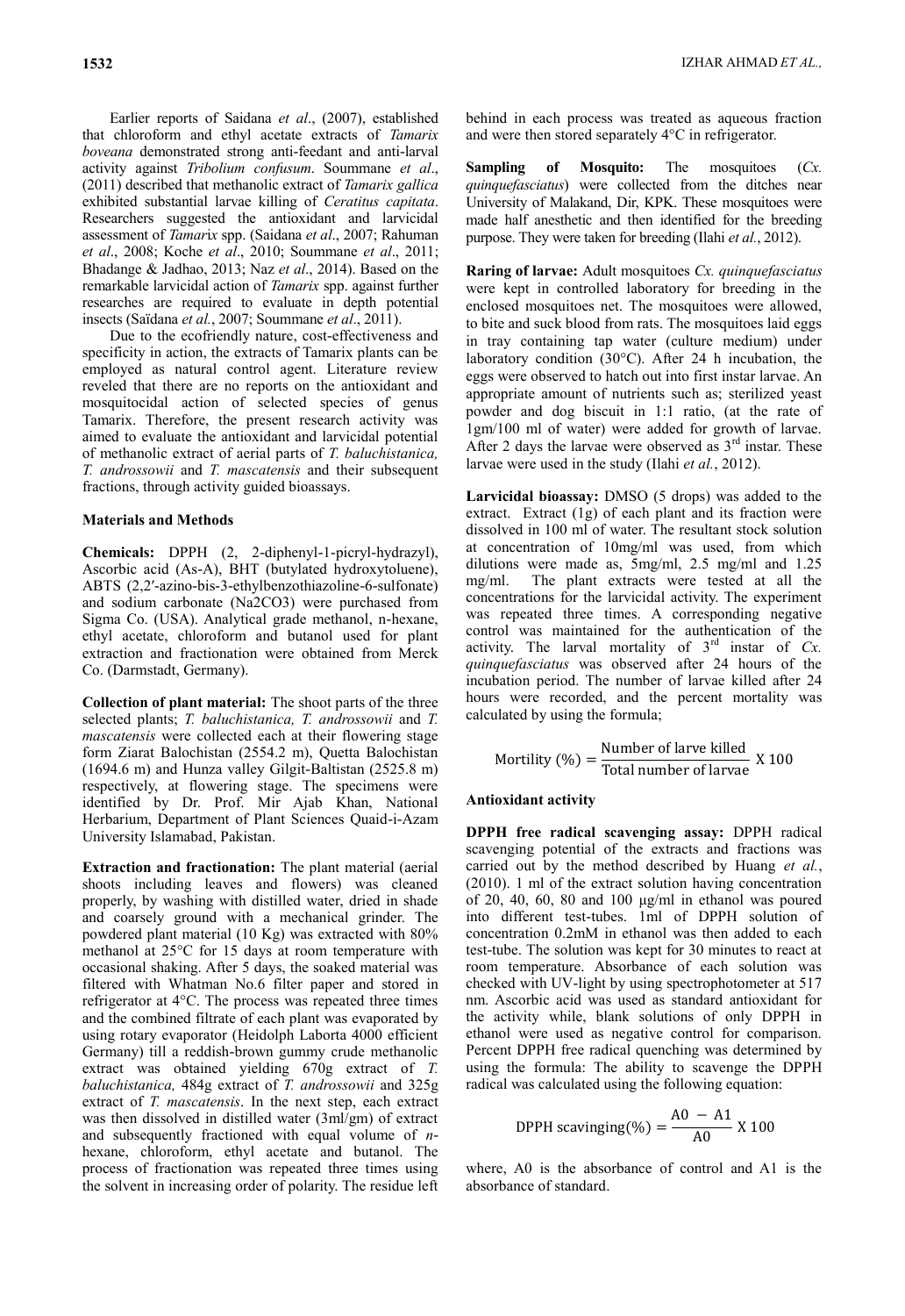**ABTS cation scavenging activity:** The ABTS free radical scavenging potential of the extracts was evaluated by the method of Huang *et al.*, (2011). ABTS cation radical was induced by reacting 5 ml of 14 mM ABTS solution and 5 ml of 4.9 mM potassium persulfate  $(K_2S_2O_8)$  solution. The reaction solution was stored in dark at room temperature for 16 hours. The solution was then diluted with ethanol to obtain absorbance of  $0.7 \pm 0.02$  at 734 nm. The plant extract (1 ml) at various concentrations; 20, 40, 60, 80 and 100 μg/ml in ethanol was added into separate test-tubes and 1ml of ABTS solution was poured and then homogenized. Similar concentrations of solutions were made for the BHT. The absorbance was recorded after 6 minutes of incubation, at 734 nm. Ethanol blanks were run in each test for calculation of radical reducing. The ABTS scavenging capacity was expressed as  $IC_{50}$  and  $IC_{90}$  ( $\mu$ g/ml) by analyzing data through SPSS 16.0 statistics software. The percent inhibition of ABTS radical was measured, using the following formula:

ABTS scanning (%) = 
$$
\frac{A0 - A1}{A0} \times 100
$$

where, A0 is the absorbance of control and A1 is the absorbance of standard.

### **Statistical analysis**

The experiment was designed according to CRD model. The data was subjected to Tukey HSD and analyzed by One-way ANOVA using software Statistix 8.1.The data was analyzed by Probit analysis via SPSS 16.0, the values for antioxidant activity were expressed as  $IC_{50}$  and  $IC_{90}$  while, in case of larvicidal activity the values were expressed as  $LC_{50}$  and  $LC_{90}$ .

## **Results and Discussion**

The DPPH is a stable free radical that is extensively used to investigate the antioxidant efficacy of plant extracts (Onyeulo *et al.,* 2018), have maximum absorption at 517 nm. The methanolic crude extracts of *T. baluchistanica* (TB-Cr), *T. androssowii* (TA-Cr) and *T*. *mascatensis* (TM-Cr) were analyzed for free radical

scavenging of DPPH free radicals. All the plants demonstrated variable DPPH free radical quenching potential at different concentration as shown in Fig. 1. The activity followed a concentration dependent trend in the current study, where TB-Cr exhibited significant scavenging of DPPH; 21.6% and 44.6% at the lowest 20 µg/ml and highest 100 µg/ml concentration, respectively at *p*<0.05. The Crude methanolic extracts of *T. androssowii* and *T. mascatensis* exhibited DPPH scavenging activity of 6% and 13% at lowest concentration of 20 µg/ml and 23% and 33% at the highest concentration of 100 µg/ml, respectively. Further, the potential of various fractions of TB-Cr was established as given in Fig. 2. These results strongly endorse the work of Naz *et al.*, (2014) that demonstrated significant antioxidant activities of Tamarix spp. The ethyl acetate fraction (EtAc) of TB-Cr showed significant DPPH activity of 40.3% at lowest 20 µg/ml and 93.3% highest 100 µg/ml at as compared to all the other fractions of TB-Cr at *p*<0.05, whereas the rank of order was uniform at all the concentrations; As-A > EtAc > but > TB-Cr > n-Hex > Chl > Aqu. The standard antioxidant Ascorbic acid (As-A), showed significantly higher activity of scavenging DPPH free radicals; 44.3% at 20 µg/ml and 98.6% at 100 µg/ml as compared to all the fractions at  $p<0.05$ . The IC<sub>50</sub> and IC<sub>90</sub> values DPPH scavenging of all the fractions and As-A expressed in µg/ml, are given in (Table 1). Among all the treatment groups minimum IC<sub>50</sub> of 32.46  $\mu$ g/ml and IC<sub>90</sub> of 91.32  $\mu$ g/ml were recorded for EtAc, while similar IC<sub>50</sub> of 32.48  $\mu$ g/ml and IC<sub>90</sub> of 86.73  $\mu$ g/ml was found for As-A. All the other treatment groups showed higher  $IC_{50}$  and IC90 values for the DPPH inhibition activity. Our current results strongly accords to the work of Bakr *et al*., (2013), who established that the DPPH free radical scavenging assay of different *Tamarix nilotica* fractions i.e. Ethyl acetate (100%), Butanol (93%) and crude extract (90%) at 100 μg/ml, exhibited potential antioxidant action, while Chloroform fraction exhibited the lowest effect (26%). The  $IC_{50}$  of promising ethyl acetate fraction (>90%) when compared with standard ascorbic acid (IC<sub>50</sub> 4.8  $\pm$  0.54 μg/ml), ethyl acetate fraction showed the best effect (7.25  $\pm$  0.86 µg/ ml), with lower IC<sub>50</sub> followed by butanol fraction (8.25  $\pm$  $0.65\mu\text{g/ml}$ ) and total extract  $(45 \pm 0.73\mu\text{g/ml})$ .

**Table 1. IC<sup>50</sup> and IC90(µg/ml) of methanolic plant extracts of aerial parts of** *T. baluchistanica T. Androssowii*  **and** *T. mascatensis* **for DPPH and ABTS free radical scavenging activity.**

|                        |                    |                    | $\circ$ $\circ$    |                    |
|------------------------|--------------------|--------------------|--------------------|--------------------|
|                        | <b>DPPH</b>        |                    | <b>ABTS</b>        |                    |
| <b>Groups</b>          | $IC_{50} \mu g/ml$ | $IC_{90} \mu g/ml$ | $IC_{50} \mu g/ml$ | $IC_{90} \mu g/ml$ |
| Methanolic Extract     | 77.63              | 193.19             | 99.22              | 204.45             |
| $n$ -hexane fraction   | 160.82             | 331.85             | 165.3              | 289.38             |
| Chloroform fraction    | 131.89             | 293.14             | 149.47             | 274.08             |
| Ethyl acetate fraction | 32.46              | 91.32              | 37.94              | 129.85             |
| Butanol fraction       | 49.1               | 139.43             | 49.95              | 175.33             |
| Aqueous fraction       | 185.57             | 356.59             | 164.22             | 251.32             |
| Standard               | 32.48              | 86.73              | 36.78              | 113.07             |

Standards; DPPH inhibition: ascorbic acid, ABTS inhibition: BHT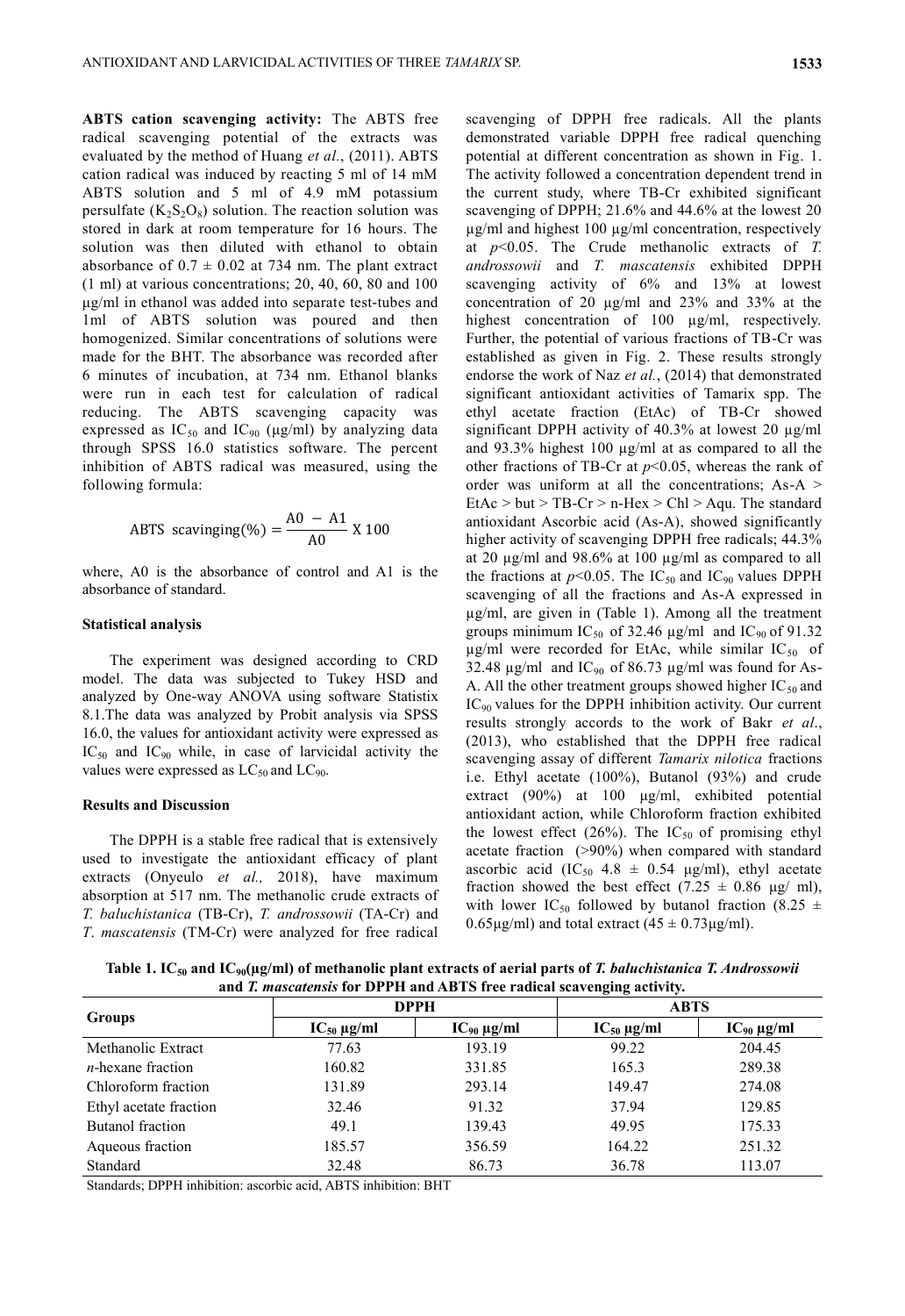

Fig. 1. Percent DPPH scavenging activity of methanolic crude extracts of aerial parts of *T. baluchistanica, T. androssowii* and *T. mascatensis*. All values are mean (± standard error) of three replicates where similar letters are not significantly different at *p*<0.05. Whereas; TB: *T. baluchistanica*, TA: *T. androssowii*, TM: *T. mascatensis*, Cr: Crude extract, As-A: ascorbic acid.



Fig. 3. ABTS cation scavenging activity of methanolic crude extracts of aerial parts of *T. baluchistanica, T. androssowii* and *T. mascatensis* against at *p*<0.05. Whereas; TB: *T. baluchistanica*, TA: *T. androssowii*, TM: *T. mascatensis*, Cr: Crude extract, BHT: butylated hydroxylated toluene.

The ABTS radical scavenging assay employs to specific absorbance at 734 nm wavelength (Huang *et al.*, 2011) that demonstrates the antioxidant action of the tested samples. In Fig. 3, TB-Cr showed significantly higher activity as compared to the other plant extracts at  $p<0.05$ . At highest concentration of 100 μg/ml it caused 50.6% inhibition of the ABTS free radicals. Lower IC<sub>50</sub> (99.22  $\mu$ g/ml) and IC<sub>90</sub> (204.45 µg/ml) was recorded for TB-Cr (Table



Fig. 2. Percent DPPH free radical scavenging of methanolic extract and their fractions of *T. baluchistanica* (aerial parts). All values are mean  $(±$  standard error) of three replicates where similar letters are not significantly different at *p*<0.05.TB-Cr: *T. baluchistanica* methanolic extract; *n*-Hex: *n*-hexane fraction; Chl: chloroform fraction; EtAc: ethyl acetate fraction; But: butanol fraction; Aqu: aqueous fraction; As-A: ascorbic acid.



Fig. 4. Percent DPPH free radical scavenging of methanolic extract and their fractions of *T. baluchistanica* (aerial parts). All values are mean (± standard error) of three replicates where similar letters are not significantly different at *p*<0.05.TB-Cr: *T. baluchistanica*  methanolic extract; *n*-Hex: *n*-Hexane fraction; Chl: chloroform fraction; EtAc: ethyl acetate fraction; But: butanol fraction; Aqu: aqueous fraction; BHT: butylated hydroxylated toluene.

1).Concentration dependent increase in activity was observed for all plant extracts and BHT. Further study established that among various fractions of TB-Cr the EtAc fraction showed significant inhibition of ABTS; 41.3% at lowest 20  $\mu$ g/ml and 81.3% highest 100 µg/ml as compared to all the other fractions and TB-Cr at *p*<0.05 (Fig. 4). The rank of order followed same regime as that of DPPH inhibition. The standard BHT, showed significantly higher inhibition of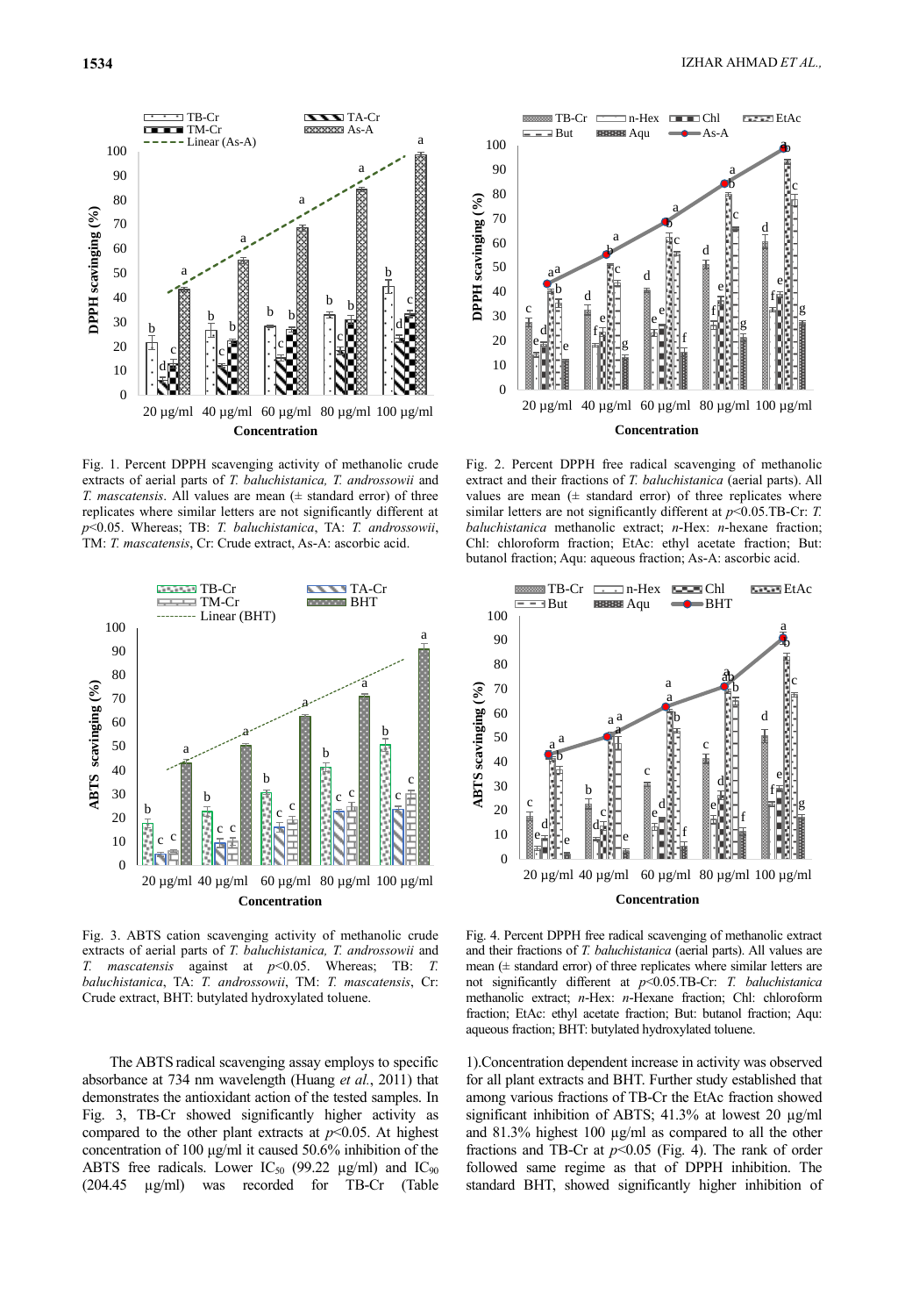ABTS cations; 43 % at 20 µg/ml and 91% at 100 µg/ml as compared to all the fractions at  $p<0.05$ . The IC<sub>50</sub> and IC<sub>90</sub> values for ABTS cation inhibition are given in Table 1. Among all the plant extracts/fractions minimum  $IC_{50}$  of 37.94  $\mu$ g/ml and IC<sub>90</sub> of 129.85  $\mu$ g/ml were noted for EtAc, while parallel IC<sub>50</sub> of 36.78  $\mu$ g/ml and IC<sub>90</sub> of 113.07  $\mu$ g/ml was also found for BHT. All the other treatment groups showed higher  $IC_{50}$  and  $IC_{90}$  values for the ABTS cation inhibition. These results are in accordance to the previous reports of Rahuman *et al*., (2008), Koche *et al*., (2010) and Soummane *et al*., (2011), who showed remarkable antioxidant activity of the organic solvent extracts of other species of genus Tamarix.

**Table 2. LC<sup>50</sup> and LC<sup>90</sup> of different solvent fractions of methanolic plant extract of** *T. baluchistanica* **against, 3rd instar larvae of** *Cx. quinquefasciatus***, after 24 h of exposure.**

|                         | <b>Larvicidal activity</b> |                 |  |
|-------------------------|----------------------------|-----------------|--|
| <b>Groups</b>           | $LC_{50}$ mg/ml            | $LC_{90}$ mg/ml |  |
| Methanolic Extract      | 0.76                       | 11.7            |  |
| $n$ -hexane fraction    | 1.26                       | 2.12            |  |
| Chloroform fraction     | 0.06                       | 7.94            |  |
| Ethyl acetate fraction  | 19.46                      | 41.54           |  |
| <b>Butanol</b> fraction | 33.55                      | 83.61           |  |
| Aqueous fraction        | 19.8                       | 42.5            |  |

**Larvicidal activity:** The results of the larvicidal activity of all the plants methanolic crude extracts i.e. TB-Cr, TA-Cr and TM-Cr are presented in Fig. 5. Linear increase in mortality rate of the mosquito larvae was observed with increase in concentration was observed for all extracts**.**  Significantly higher killing mosquito larvae of *Cx. quinquefasciatus* i.e. 45.3% at minimum dose of 1.25 mg/ml and 83.6% at maximum dose of 10 mg/ml, was caused by TB-Cr as compared to other extracts, after 24



Fig. 5. Larvicidal activity of methanolic crude extracts of aerial parts of *T. baluchistanica, T. androssowii* and *T. mascatensis* against 3rd instar larvae of *Cx. Quinquefasciatus* after 24 h exposure at *p*<0.05. Whereas; TB: *T. baluchistanica*, TA: *T. androssowii*, TM: *T. mascatensis*, Cr: Crude extract.

hours of incubation (*p*<0.05). Earlier report of Soummane *et al.*, (2011) supports our results, as described that methanolic extract of *T. gallica* revealed significant larvae killing of *C. capitata*. Further investigation of fractions of TB-Cr reveled that significantly higher larval mortality of 49%, 96.6%, 100%, 100% at concentration of 1.25, 2.5, 5, 10 mg/ml, respectively was due to *n*-Hex fraction as compared to all the other fractions at *p*<0.05 (Fig. 6). The rank of order of the larvicidal activity was such that maximum mortality was caused by n-Hex > Chl > TB-Cr > but > EtAc = Aqu. The  $LC_{50}$  and  $LC_{90}$  for all the fractions of TB-Cr are given in (Table 2). Lowest  $LC_{50}$  (0.06 mg/ml) was scored by Chl followed by n-Hex (1.26 mg/ml), while lowest LC90 (2.12 mg/ml) was exhibited by *n*-Hex followed by Chl (7.94 mg/ml). While, the But fraction demonstrated highest  $LC_{50}$  (33.5 mg/ml) and  $LC_{90}$  (83.61 mg/ml), other fractions showed moderate to higher  $LC_{50}$  and  $LC_{90}$  values for larval mortality of *Cx. quinquefasciatus*. Our results are in accordance with that of Saidana *et al*., (2007), who established that the chloroform extract of *T. boveana* has strong anti-larval activity against *T. confusum*.

#### **Conclusion**

It is inferred from the present study that among the three selected species of genus Tamarix, the methanolic extract of *T. baluchistanica* is more potent for both the antioxidant and larvicidal activities. However, the ethyl acetate fraction of *T. baluchistanica* methanolic extract has highly effective for neutralizing the oxidants i.e. DPPH free radicals and ABTS cations and therefore, needs further screening through bioassays in animal models. While, the *n*-hexane fraction may be exploited in the formulation of biopesticides. The current research also demonstrates for in-depth bioassay guided isolation of the active principles for the vector.



Fig. 6. Larvicidal activity of methanolic crude extracts of aerial parts of *T. baluchistanica* and its fractions in different solvents. All values are mean  $(± standard error)$  of three replicates where similar letters are not significantly different at *p*<0.05.TB-Cr: *T. baluchistanica* methanolic extract; *n*-Hex: *n*-Hexane fraction; Chl: chloroform fraction; EtAc: ethyl acetate fraction; But: butanol fraction; Aqu: aqueous fraction.